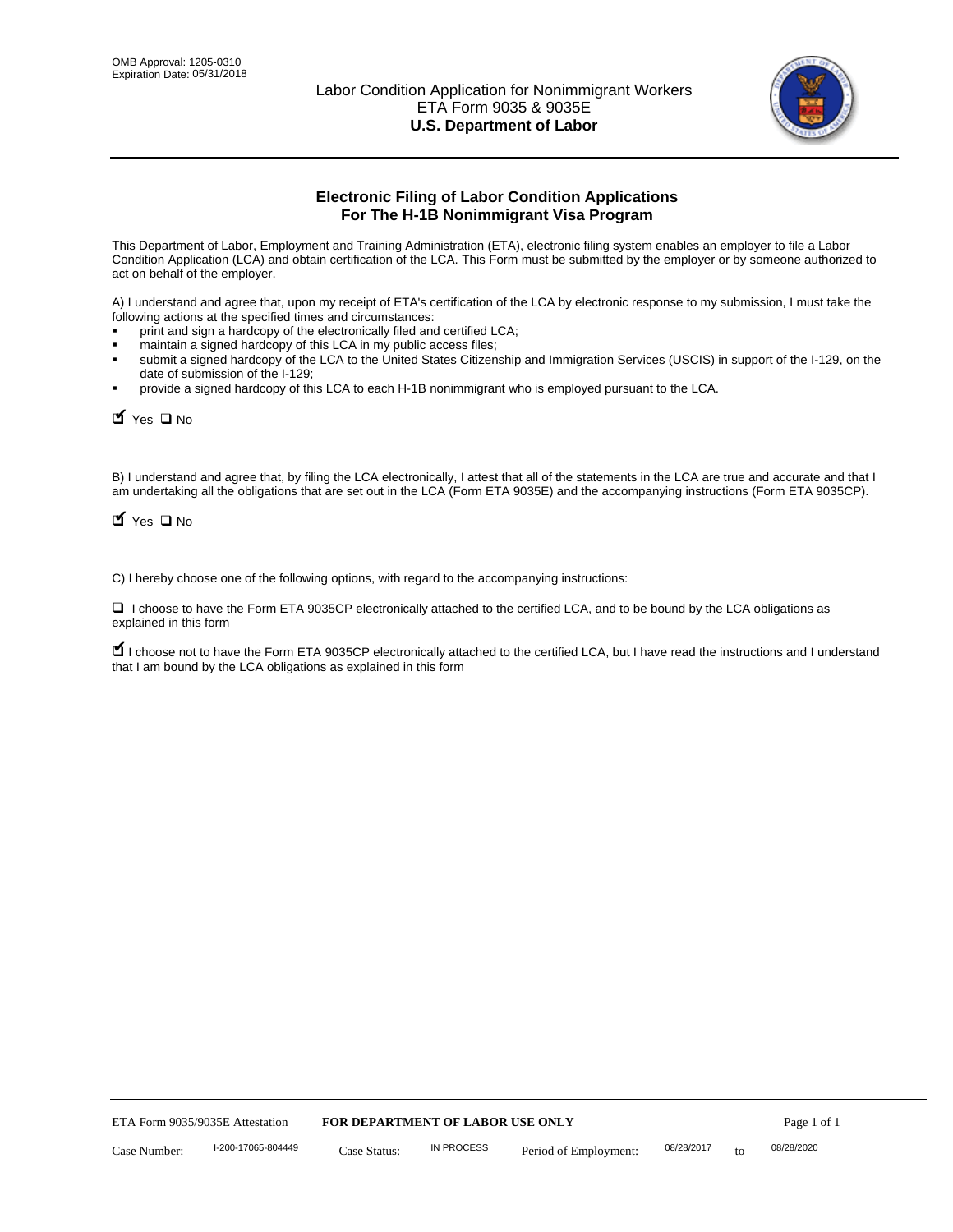# Labor Condition Application for Nonimmigrant Workers ETA Form 9035 & 9035E **U.S. Department of Labor**



*Please read and review the filing instructions carefully before completing the ETA Form 9035 or 9035E. A copy of the instructions can be found at http://www.foreignlaborcert.doleta.gov/. In accordance with Federal Regulations at 20 CFR 655.730(b), incomplete or obviously inaccurate Labor Condition Applications (LCAs) will not be certified by the Department of Labor. If the employer has received permission from the Administrator of the Office of Foreign Labor Certification to submit this form non-electronically, ALL required fields/items containing an asterisk ( \* ) must be completed as well as any fields/items where a response is conditional as indicated by the section ( § ) symbol.* 

# **A. Employment-Based Nonimmigrant Visa Information**

1. Indicate the type of visa classification supported by this application *(Write classification symbol)*: \*

### **B. Temporary Need Information**

| 1. Indicate the type of visa classification supported by this application (Write classification symbol): *                                                              |                                               |                                                 |                                      | $H-1B$                    |  |
|-------------------------------------------------------------------------------------------------------------------------------------------------------------------------|-----------------------------------------------|-------------------------------------------------|--------------------------------------|---------------------------|--|
| <b>B. Temporary Need Information</b>                                                                                                                                    |                                               |                                                 |                                      |                           |  |
| 1. Job Title *<br>PROGRAMMER/ANALYST                                                                                                                                    |                                               |                                                 |                                      |                           |  |
| 2. SOC (ONET/OES) code *<br>3. SOC (ONET/OES) occupation title *                                                                                                        |                                               |                                                 |                                      |                           |  |
| 15-1131                                                                                                                                                                 | <b>COMPUTER PROGRAMMERS</b>                   |                                                 |                                      |                           |  |
| 4. Is this a full-time position? *                                                                                                                                      |                                               |                                                 | <b>Period of Intended Employment</b> |                           |  |
| $\blacksquare$ Yes<br>$\square$ No                                                                                                                                      | 5. Begin Date *<br>08/28/2017<br>(mm/dd/yyyy) |                                                 | 6. End Date *<br>(mm/dd/yyyy)        | 08/28/2020                |  |
| 7. Worker positions needed/basis for the visa classification supported by this application                                                                              |                                               |                                                 |                                      |                           |  |
| Total Worker Positions Being Requested for Certification *<br>1                                                                                                         |                                               |                                                 |                                      |                           |  |
| Basis for the visa classification supported by this application<br>(indicate the total workers in each applicable category based on the total workers identified above) |                                               |                                                 |                                      |                           |  |
| 1<br>a. New employment *                                                                                                                                                |                                               | 0                                               | d. New concurrent employment *       |                           |  |
| b. Continuation of previously approved employment *<br>0<br>without change with the same employer                                                                       |                                               | 0                                               | e. Change in employer *              |                           |  |
| 0<br>0<br>c. Change in previously approved employment *<br>f. Amended petition *                                                                                        |                                               |                                                 |                                      |                           |  |
| C. Employer Information                                                                                                                                                 |                                               |                                                 |                                      |                           |  |
| 1. Legal business name *<br>MARLABS, INC.                                                                                                                               |                                               |                                                 |                                      |                           |  |
| 2. Trade name/Doing Business As (DBA), if applicable NA                                                                                                                 |                                               |                                                 |                                      |                           |  |
| 3. Address 1 *<br>1 CORPORATE PLACE SOUTH FL3                                                                                                                           |                                               |                                                 |                                      |                           |  |
| 4. Address 2<br>NA.                                                                                                                                                     |                                               |                                                 |                                      |                           |  |
| 5. City *<br><b>PISCATAWAY</b>                                                                                                                                          |                                               | $\overline{6. \quad \text{State}}^*_{\quad NJ}$ |                                      | 7. Postal code *<br>08854 |  |
| 8. Country *<br>9. Province<br>UNITED STATES OF AMERICA<br><b>NA</b>                                                                                                    |                                               |                                                 |                                      |                           |  |
| 10. Telephone number * 7326941000                                                                                                                                       |                                               | 11. Extension $N/A$                             |                                      |                           |  |
| 12. Federal Employer Identification Number (FEIN from IRS) *<br>13. NAICS code (must be at least 4-digits) *<br>541816287<br>541511                                     |                                               |                                                 |                                      |                           |  |
| ETA Form 9035/9035E                                                                                                                                                     | FOR DEPARTMENT OF LABOR USE ONLY              |                                                 |                                      | Page 1 of 5               |  |
| I-200-17065-804449<br>Case Number:<br>$Case$ Statue                                                                                                                     | IN PROCESS                                    | Period of Employment:                           | 08/28/2017                           | 08/28/2020                |  |

# **C. Employer Information**

| 1. Legal business name *<br>MARLABS, INC.                                 |                                                        |                           |
|---------------------------------------------------------------------------|--------------------------------------------------------|---------------------------|
| 2. Trade name/Doing Business As (DBA), if applicable NA                   |                                                        |                           |
| 3. Address 1 *<br>1 CORPORATE PLACE SOUTH FL3                             |                                                        |                           |
| 4. Address 2<br>NA.                                                       |                                                        |                           |
| 5. City *<br>PISCATAWAY                                                   | $\overline{6. \text{ State }}^*_{\text{NJ}}$           | 7. Postal code *<br>08854 |
| 8. Country *<br>UNITED STATES OF AMERICA                                  | 9. Province<br>NA.                                     |                           |
| 10. Telephone number *<br>7326941000                                      | 11. Extension<br>N/A                                   |                           |
| 12. Federal Employer Identification Number (FEIN from IRS) *<br>541816287 | 13. NAICS code (must be at least 4-digits) *<br>541511 |                           |

# ETA Form 9035/9035E **FOR DEPARTMENT OF LABOR USE ONLY** Page 1 of 5<br>Case Number: 1-200-17065-804449 Case Status: IN PROCESS Period of Employment: 08/28/2017 to 08/28/2020

Case Number: 1-200-17065-804449 Case Status: IN PROCESS Period of Employment: 08/28/2017 to 08/28/2020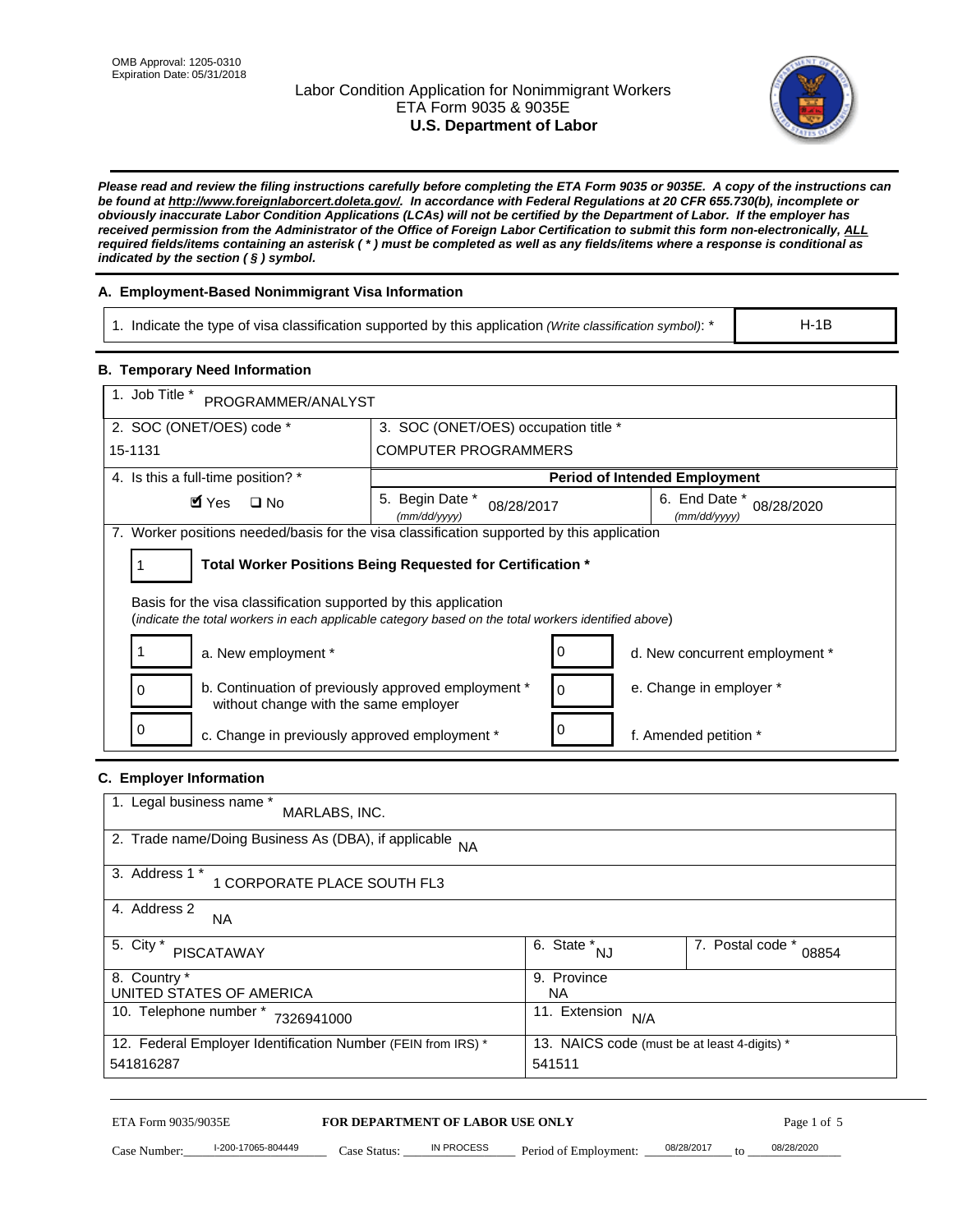

# **D. Employer Point of Contact Information**

**Important Note**: The information contained in this Section must be that of an employee of the employer who is authorized to act on behalf of the employer in labor certification matters. The information in this Section must be different from the agent or attorney information listed in Section E, unless the attorney is an employee of the employer.

| 1. Contact's last (family) name *                  | 2. First (given) name *   |                                | 3. Middle name(s) *       |  |  |
|----------------------------------------------------|---------------------------|--------------------------------|---------------------------|--|--|
| <b>VIDYADHARAN</b>                                 | <b>SANJAY</b>             |                                | <b>NA</b>                 |  |  |
| 4. Contact's job title *<br><b>GENERAL COUNSEL</b> |                           |                                |                           |  |  |
| 5. Address 1 *<br>ONE CORPORATE PLACE SOUTH FL3    |                           |                                |                           |  |  |
| 6. Address 2<br>N/A                                |                           |                                |                           |  |  |
| 7. City $*$<br>PISCATAWAY                          |                           | $\overline{8}$ . State *<br>NJ | 9. Postal code *<br>08854 |  |  |
| 10. Country *<br>UNITED STATES OF AMERICA          | 11. Province<br><b>NA</b> |                                |                           |  |  |
| Extension<br>12. Telephone number *<br>13.         |                           | 14. E-Mail address             |                           |  |  |
| 7326941000<br>1600                                 |                           | SANJAY@MARLABS.COM             |                           |  |  |

# **E. Attorney or Agent Information (If applicable)**

| VIDYADHARAN                                                                                                                                         | SANJAY                           |                                           |                                          | <b>NA</b>        |                                                      |             |
|-----------------------------------------------------------------------------------------------------------------------------------------------------|----------------------------------|-------------------------------------------|------------------------------------------|------------------|------------------------------------------------------|-------------|
| 4. Contact's job title * GENERAL COUNSEL                                                                                                            |                                  |                                           |                                          |                  |                                                      |             |
| 5. Address 1 * ONE CORPORATE PLACE SOUTH FL3                                                                                                        |                                  |                                           |                                          |                  |                                                      |             |
| 6. Address 2<br>N/A                                                                                                                                 |                                  |                                           |                                          |                  |                                                      |             |
| 7. City * PISCATAWAY                                                                                                                                |                                  | $\overline{\phantom{a}}$ 8. State $^*$ NJ |                                          | 9. Postal code * | 08854                                                |             |
| 10. Country *<br>UNITED STATES OF AMERICA                                                                                                           |                                  | 11. Province<br>NA                        |                                          |                  |                                                      |             |
| 12. Telephone number *<br>7326941000                                                                                                                | 13. Extension<br>1600            |                                           | 14. E-Mail address<br>SANJAY@MARLABS.COM |                  |                                                      |             |
| E. Attorney or Agent Information (If applicable)                                                                                                    |                                  |                                           |                                          |                  |                                                      |             |
| 1. Is the employer represented by an attorney or agent in the filing of this application? *<br>If "Yes", complete the remainder of Section E below. |                                  |                                           |                                          |                  | $\Box$ Yes                                           | <b>A</b> No |
| 2. Attorney or Agent's last (family) name §                                                                                                         | 3. First (given) name $\S$       |                                           |                                          |                  | 4. Middle name(s) $\sqrt{s}$                         |             |
| N/A                                                                                                                                                 | N/A                              |                                           |                                          | N/A              |                                                      |             |
| 5. Address 1 $\frac{1}{9}$ N/A                                                                                                                      |                                  |                                           |                                          |                  |                                                      |             |
| 6. Address 2<br>N/A                                                                                                                                 |                                  |                                           |                                          |                  |                                                      |             |
| $7.$ City $\frac{1}{9}$<br>N/A                                                                                                                      |                                  | 8. State §<br>N/A                         |                                          | N/A              | 9. Postal code §                                     |             |
| 10. Country §<br>N/A                                                                                                                                |                                  | 11. Province<br>N/A                       |                                          |                  |                                                      |             |
| 12. Telephone number §                                                                                                                              | 13. Extension                    | 14. E-Mail address                        |                                          |                  |                                                      |             |
| N/A                                                                                                                                                 | N/A                              | N/A                                       |                                          |                  |                                                      |             |
| 15. Law firm/Business name §                                                                                                                        |                                  |                                           | 16. Law firm/Business FEIN §             |                  |                                                      |             |
| N/A                                                                                                                                                 |                                  |                                           | N/A                                      |                  |                                                      |             |
| 17. State Bar number (only if attorney) §                                                                                                           |                                  |                                           | standing (only if attorney) §            |                  | 18. State of highest court where attorney is in good |             |
| N/A                                                                                                                                                 |                                  | N/A                                       |                                          |                  |                                                      |             |
| 19. Name of the highest court where attorney is in good standing (only if attorney) §                                                               |                                  |                                           |                                          |                  |                                                      |             |
| N/A                                                                                                                                                 |                                  |                                           |                                          |                  |                                                      |             |
|                                                                                                                                                     |                                  |                                           |                                          |                  |                                                      |             |
|                                                                                                                                                     |                                  |                                           |                                          |                  |                                                      |             |
|                                                                                                                                                     |                                  |                                           |                                          |                  |                                                      |             |
|                                                                                                                                                     |                                  |                                           |                                          |                  |                                                      |             |
|                                                                                                                                                     |                                  |                                           |                                          |                  |                                                      |             |
|                                                                                                                                                     |                                  |                                           |                                          |                  |                                                      |             |
|                                                                                                                                                     |                                  |                                           |                                          |                  |                                                      |             |
| ETA Form 9035/9035E                                                                                                                                 | FOR DEPARTMENT OF LABOR USE ONLY |                                           |                                          |                  | Page 2 of 5                                          |             |
| I-200-17065-804449                                                                                                                                  | <b>IN PROCESS</b>                |                                           |                                          | 08/28/2017       | 08/28/2020                                           |             |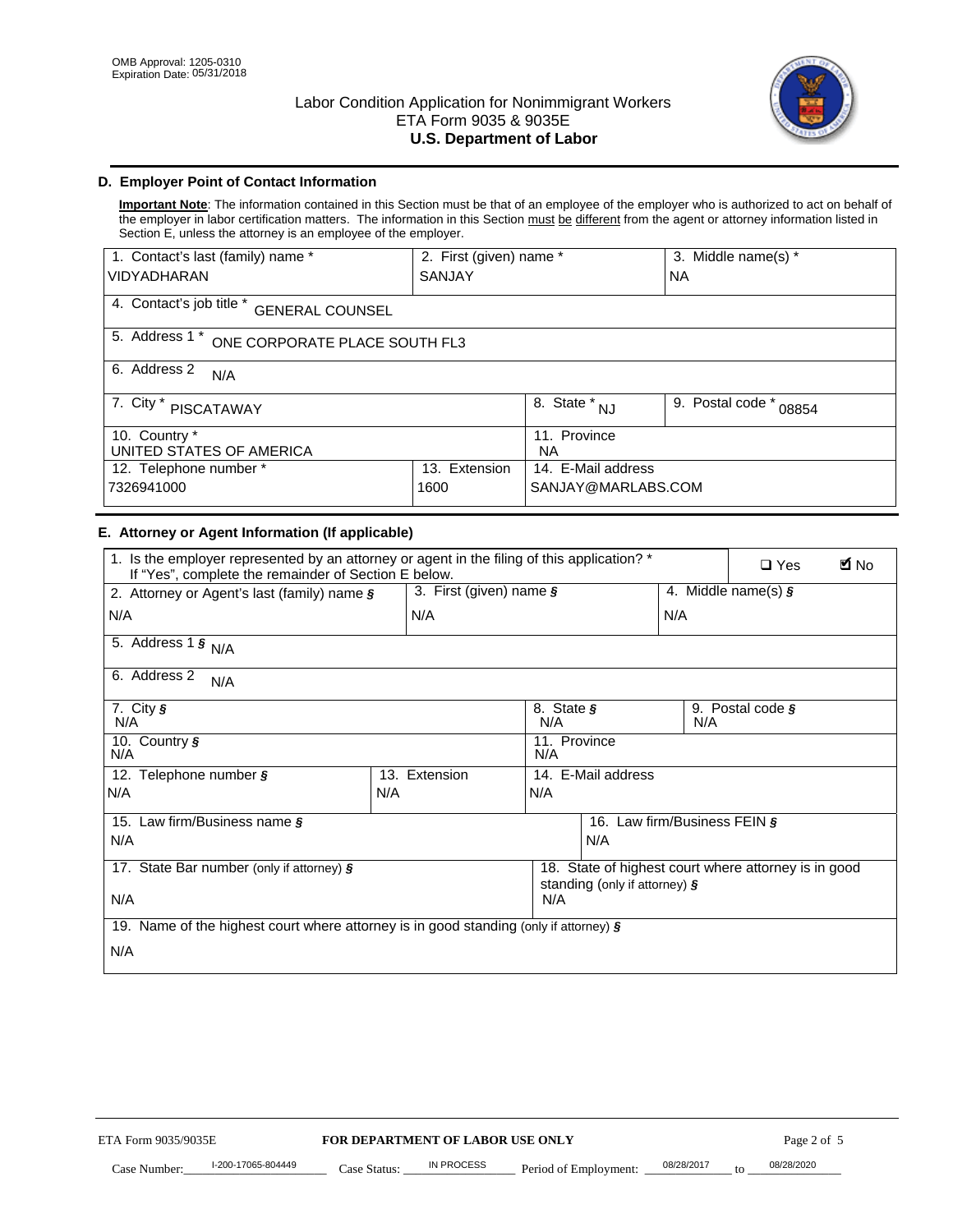**F. Rate of Pay** 

# Labor Condition Application for Nonimmigrant Workers ETA Form 9035 & 9035E **U.S. Department of Labor**



| <b>F.</b> Rate of Pay          |                                                  |
|--------------------------------|--------------------------------------------------|
| 1. Wage Rate (Required)        | 2. Per: (Choose only one) *                      |
| 75800.00<br>From: \$<br>$\ast$ |                                                  |
| N/A<br>To: \$                  | □ Week □ Bi-Weekly □ Month ■ Year<br>$\Box$ Hour |

## **G. Employment and Prevailing Wage Information**

#### *a. Place of Employment 1*

| From: \$                                                                                                                                                                                                                                                                                                                                                                                                                                                                                                                                                                                                                                                                                                                                                                                                                                  | 75800.00<br>$\ast$<br>To: $\S$<br>N/A                                                                                                                                                                                                                                                                                                                                                                                                                                                                                                                                                                                                                                                                                                | $\Box$ Hour                                                   | $\Box$ Week $\Box$ Bi-Weekly                          | $\blacksquare$ Year<br>$\Box$ Month |
|-------------------------------------------------------------------------------------------------------------------------------------------------------------------------------------------------------------------------------------------------------------------------------------------------------------------------------------------------------------------------------------------------------------------------------------------------------------------------------------------------------------------------------------------------------------------------------------------------------------------------------------------------------------------------------------------------------------------------------------------------------------------------------------------------------------------------------------------|--------------------------------------------------------------------------------------------------------------------------------------------------------------------------------------------------------------------------------------------------------------------------------------------------------------------------------------------------------------------------------------------------------------------------------------------------------------------------------------------------------------------------------------------------------------------------------------------------------------------------------------------------------------------------------------------------------------------------------------|---------------------------------------------------------------|-------------------------------------------------------|-------------------------------------|
| G. Employment and Prevailing Wage Information<br>Important Note: It is important for the employer to define the place of intended employment with as much geographic specificity as possible<br>The place of employment address listed below must be a physical location and cannot be a P.O. Box. The employer may use this section<br>to identify up to three (3) physical locations and corresponding prevailing wages covering each location where work will be performed and<br>the electronic system will accept up to 3 physical locations and prevailing wage information. If the employer has received approval from the<br>Department of Labor to submit this form non-electronically and the work is expected to be performed in more than one location, an<br>attachment must be submitted in order to complete this section. |                                                                                                                                                                                                                                                                                                                                                                                                                                                                                                                                                                                                                                                                                                                                      |                                                               |                                                       |                                     |
| a. Place of Employment 1<br>1. Address 1 *<br>200 S LAUREL AVE                                                                                                                                                                                                                                                                                                                                                                                                                                                                                                                                                                                                                                                                                                                                                                            |                                                                                                                                                                                                                                                                                                                                                                                                                                                                                                                                                                                                                                                                                                                                      |                                                               |                                                       |                                     |
| 2. Address 2                                                                                                                                                                                                                                                                                                                                                                                                                                                                                                                                                                                                                                                                                                                                                                                                                              |                                                                                                                                                                                                                                                                                                                                                                                                                                                                                                                                                                                                                                                                                                                                      |                                                               |                                                       |                                     |
| 3. City $*$<br><b>MIDDLETOWN</b><br>5. State/District/Territory *                                                                                                                                                                                                                                                                                                                                                                                                                                                                                                                                                                                                                                                                                                                                                                         |                                                                                                                                                                                                                                                                                                                                                                                                                                                                                                                                                                                                                                                                                                                                      |                                                               | 4. County *<br>MONMOUTH COUNTY<br>6. Postal code *    |                                     |
| <b>NJ</b>                                                                                                                                                                                                                                                                                                                                                                                                                                                                                                                                                                                                                                                                                                                                                                                                                                 |                                                                                                                                                                                                                                                                                                                                                                                                                                                                                                                                                                                                                                                                                                                                      |                                                               | 07748                                                 |                                     |
| 7. Agency which issued prevailing wage §                                                                                                                                                                                                                                                                                                                                                                                                                                                                                                                                                                                                                                                                                                                                                                                                  | Prevailing Wage Information (corresponding to the place of employment location listed above)                                                                                                                                                                                                                                                                                                                                                                                                                                                                                                                                                                                                                                         |                                                               | 7a. Prevailing wage tracking number (if applicable) § |                                     |
| N/A                                                                                                                                                                                                                                                                                                                                                                                                                                                                                                                                                                                                                                                                                                                                                                                                                                       |                                                                                                                                                                                                                                                                                                                                                                                                                                                                                                                                                                                                                                                                                                                                      | N/A                                                           |                                                       |                                     |
| 8. Wage level *<br>$\Box$                                                                                                                                                                                                                                                                                                                                                                                                                                                                                                                                                                                                                                                                                                                                                                                                                 | <b>M</b><br>$\Box$<br>III                                                                                                                                                                                                                                                                                                                                                                                                                                                                                                                                                                                                                                                                                                            | $\Box$ IV<br>$\Box$ N/A                                       |                                                       |                                     |
| 9. Prevailing wage *<br>S                                                                                                                                                                                                                                                                                                                                                                                                                                                                                                                                                                                                                                                                                                                                                                                                                 | 75795.00                                                                                                                                                                                                                                                                                                                                                                                                                                                                                                                                                                                                                                                                                                                             | 10. Per: (Choose only one) *<br>$\Box$ Hour<br>$\square$ Week | □ Bi-Weekly                                           | ■ Year<br>$\Box$ Month              |
| 11. Prevailing wage source (Choose only one) *                                                                                                                                                                                                                                                                                                                                                                                                                                                                                                                                                                                                                                                                                                                                                                                            | <b>¤</b> OES<br><b>CBA</b><br>$\Box$                                                                                                                                                                                                                                                                                                                                                                                                                                                                                                                                                                                                                                                                                                 | □ SCA<br>DBA<br>$\Box$                                        | □                                                     | Other                               |
| 11a. Year source published *                                                                                                                                                                                                                                                                                                                                                                                                                                                                                                                                                                                                                                                                                                                                                                                                              | 11b. If "OES", and SWA/NPC did not issue prevailing wage OR "Other" in question 11,<br>specify source $\boldsymbol{\S}$                                                                                                                                                                                                                                                                                                                                                                                                                                                                                                                                                                                                              |                                                               |                                                       |                                     |
| 2016                                                                                                                                                                                                                                                                                                                                                                                                                                                                                                                                                                                                                                                                                                                                                                                                                                      | OFLC ONLINE DATA CENTER                                                                                                                                                                                                                                                                                                                                                                                                                                                                                                                                                                                                                                                                                                              |                                                               |                                                       |                                     |
| H. Employer Labor Condition Statements                                                                                                                                                                                                                                                                                                                                                                                                                                                                                                                                                                                                                                                                                                                                                                                                    |                                                                                                                                                                                                                                                                                                                                                                                                                                                                                                                                                                                                                                                                                                                                      |                                                               |                                                       |                                     |
| Important Note: In order for your application to be processed, you MUST read Section H of the Labor Condition Application - General<br>Instructions Form ETA 9035CP under the heading "Employer Labor Condition Statements" and agree to all four (4) labor condition statements<br>summarized below:<br>(1)<br>(2)<br>workers similarly employed.<br>(3)<br>employment.<br>(4)<br>1. I have read and agree to Labor Condition Statements 1, 2, 3, and 4 above and as fully explained in Section H<br>of the Labor Condition Application - General Instructions - Form ETA 9035CP. *                                                                                                                                                                                                                                                      | Wages: Pay nonimmigrants at least the local prevailing wage or the employer's actual wage, whichever is higher, and pay for non-<br>productive time. Offer nonimmigrants benefits on the same basis as offered to U.S. workers.<br><b>Working Conditions:</b> Provide working conditions for nonimmigrants which will not adversely affect the working conditions of<br>Strike, Lockout, or Work Stoppage: There is no strike, lockout, or work stoppage in the named occupation at the place of<br>Notice: Notice to union or to workers has been or will be provided in the named occupation at the place of employment. A copy of<br>this form will be provided to each nonimmigrant worker employed pursuant to the application. |                                                               |                                                       | <b>Ø</b> Yes<br>$\square$ No        |
| ETA Form 9035/9035E                                                                                                                                                                                                                                                                                                                                                                                                                                                                                                                                                                                                                                                                                                                                                                                                                       | <b>FOR DEPARTMENT OF LABOR USE ONLY</b>                                                                                                                                                                                                                                                                                                                                                                                                                                                                                                                                                                                                                                                                                              |                                                               |                                                       | Page 3 of 5                         |
| I-200-17065-804449<br>Case Number:                                                                                                                                                                                                                                                                                                                                                                                                                                                                                                                                                                                                                                                                                                                                                                                                        | IN PROCESS<br>Case Status: .                                                                                                                                                                                                                                                                                                                                                                                                                                                                                                                                                                                                                                                                                                         | Period of Employment:                                         | 08/28/2017                                            | 08/28/2020                          |

#### **H. Employer Labor Condition Statements**

- (1) **Wages:** Pay nonimmigrants at least the local prevailing wage or the employer's actual wage, whichever is higher, and pay for nonproductive time. Offer nonimmigrants benefits on the same basis as offered to U.S. workers.
- (2) **Working Conditions:** Provide working conditions for nonimmigrants which will not adversely affect the working conditions of workers similarly employed.
- (3) **Strike, Lockout, or Work Stoppage:** There is no strike, lockout, or work stoppage in the named occupation at the place of employment.
- (4) **Notice:** Notice to union or to workers has been or will be provided in the named occupation at the place of employment. A copy of this form will be provided to each nonimmigrant worker employed pursuant to the application.

| 1. I have read and agree to Labor Condition Statements 1, 2, 3, and 4 above and as fully explained in Section H | $\blacksquare$ Yes $\square$ No |  |
|-----------------------------------------------------------------------------------------------------------------|---------------------------------|--|
| of the Labor Condition Application – General Instructions – Form ETA 9035CP. *                                  |                                 |  |

| ETA Form 9035/9035E |                    | <b>FOR DEPARTMENT OF LABOR USE ONLY</b> |            |                       | Page 3 of 5 |    |            |
|---------------------|--------------------|-----------------------------------------|------------|-----------------------|-------------|----|------------|
| Case Number:        | l-200-17065-804449 | Case Status:                            | IN PROCESS | Period of Employment: | 08/28/2017  | to | 08/28/2020 |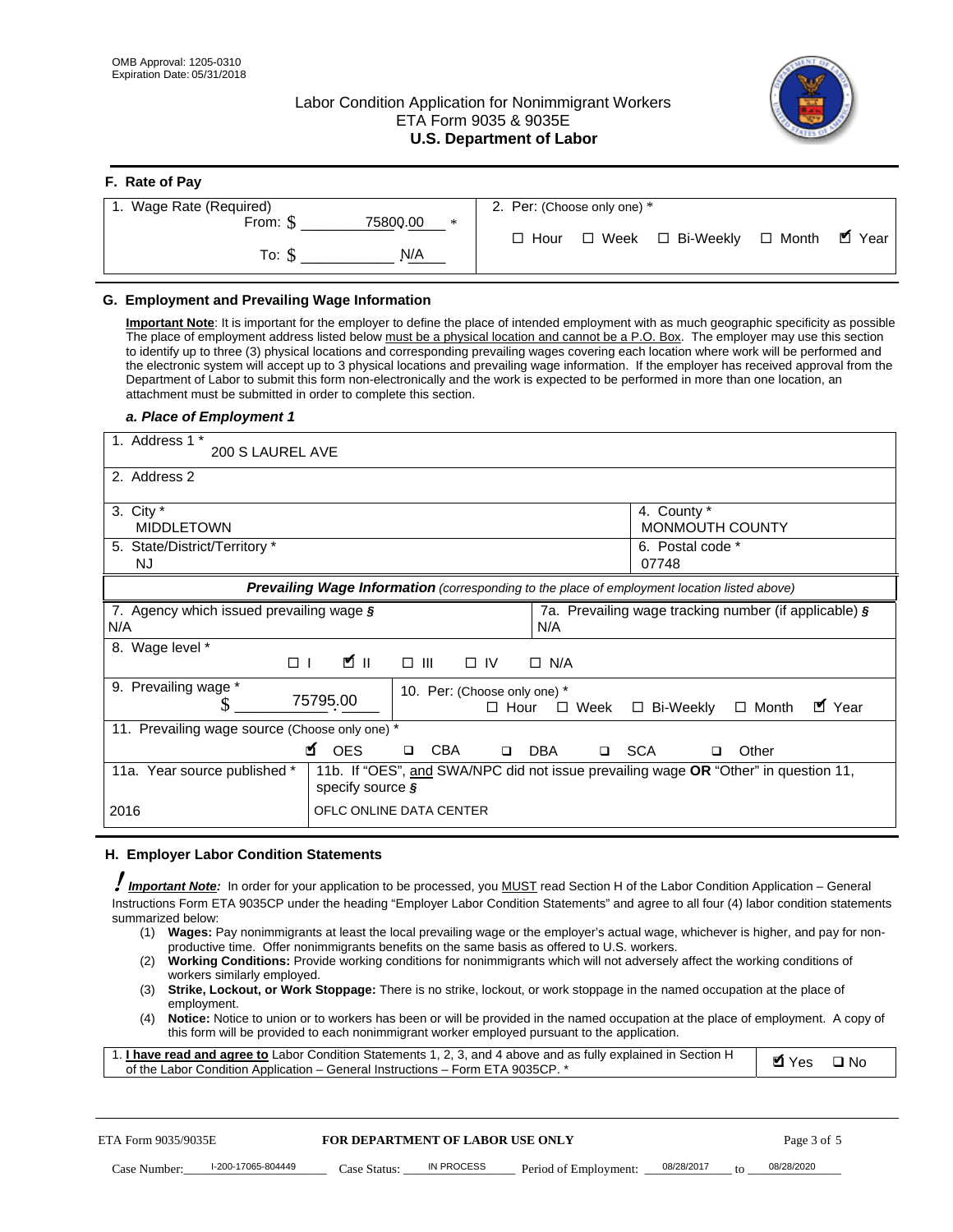

### **I. Additional Employer Labor Condition Statements – H-1B Employers ONLY**

!**Important Note***:* In order for your H-1B application to be processed, you MUST read Section I – Subsection 1 of the Labor Condition Application – General Instructions Form ETA 9035CP under the heading "Additional Employer Labor Condition Statements" and answer the questions below.

#### *a. Subsection 1*

| 1. Is the employer H-1B dependent? $\S$                                                                                                                                                                                                 | Myes □ No                                     |  |
|-----------------------------------------------------------------------------------------------------------------------------------------------------------------------------------------------------------------------------------------|-----------------------------------------------|--|
| 2. Is the employer a willful violator? $\frac{1}{2}$                                                                                                                                                                                    | □ Yes ■No                                     |  |
| 3. If "Yes" is marked in questions I.1 and/or I.2, you must answer "Yes" or "No" regarding whether the<br>employer will use this application ONLY to support H-1B petitions or extensions of status for exempt H-1B<br>nonimmigrants? § | $\blacksquare$ Yes $\square$ No $\square$ N/A |  |

**If you marked "Yes" to questions I.1 and/or I.2 and "No" to question I.3, you MUST read Section I – Subsection 2 of the Labor Condition Application – General Instructions Form ETA 9035CP under the heading "Additional Employer Labor Condition Statements" and indicate your agreement to all three (3) additional statements summarized below.** 

#### *b. Subsection 2*

- A. **Displacement:** Non-displacement of the U.S. workers in the employer's workforce
- B. **Secondary Displacement:** Non-displacement of U.S. workers in another employer's workforce; and
- C. **Recruitment and Hiring:** Recruitment of U.S. workers and hiring of U.S. workers applicant(s) who are equally or better qualified than the H-1B nonimmigrant(s).

| 4. <b>I have read and agree</b> to Additional Employer Labor Condition Statements A, B, and C above and as fully |            |      |
|------------------------------------------------------------------------------------------------------------------|------------|------|
| explained in Section I – Subsections 1 and 2 of the Labor Condition Application – General Instructions Form ETA  | $\Box$ Yes | ∩ Nח |
| 9035CP. $\frac{5}{9}$                                                                                            |            |      |

# **J. Public Disclosure Information**

!**Important Note***:* You must select from the options listed in this Section.

| Public disclosure information will be kept at: * | Employer's principal place of business<br>$\Box$ Place of employment |
|--------------------------------------------------|----------------------------------------------------------------------|
|--------------------------------------------------|----------------------------------------------------------------------|

# **K. Declaration of Employer**

*By signing this form, I, on behalf of the employer, attest that the information and labor condition statements provided are true and accurate;*  that I have read sections H and I of the Labor Condition Application – General Instructions Form ETA 9035CP, and that I agree to comply with *the Labor Condition Statements as set forth in the Labor Condition Application – General Instructions Form ETA 9035CP and with the Department of Labor regulations (20 CFR part 655, Subparts H and I). I agree to make this application, supporting documentation, and other records available to officials of the Department of Labor upon request during any investigation under the Immigration and Nationality Act. Making fraudulent representations on this Form can lead to civil or criminal action under 18 U.S.C. 1001, 18 U.S.C. 1546, or other provisions of law.* 

| 1. Last (family) name of hiring or designated official * | 2. First (given) name of hiring or designated official * |                                 | 3. Middle initial * |
|----------------------------------------------------------|----------------------------------------------------------|---------------------------------|---------------------|
| <b>VIDYADHARAN</b>                                       | <b>SANJAY</b>                                            |                                 | <b>NA</b>           |
| 4. Hiring or designated official title *                 |                                                          |                                 |                     |
| <b>GENERAL COUNSEL</b>                                   |                                                          |                                 |                     |
| 5. Signature *                                           |                                                          | 6. Date signed *                |                     |
|                                                          |                                                          |                                 |                     |
|                                                          |                                                          |                                 |                     |
|                                                          |                                                          |                                 |                     |
|                                                          |                                                          |                                 |                     |
| FOR DEPARTMENT OF LABOR USE ONLY<br>ETA Form 9035/9035E  |                                                          |                                 | Page 4 of 5         |
| I-200-17065-804449<br>Case Number<br>Case Status:        | IN PROCESS<br>Period of Employment:                      | 08/28/2017<br>$\mathsf{t} \cap$ | 08/28/2020          |